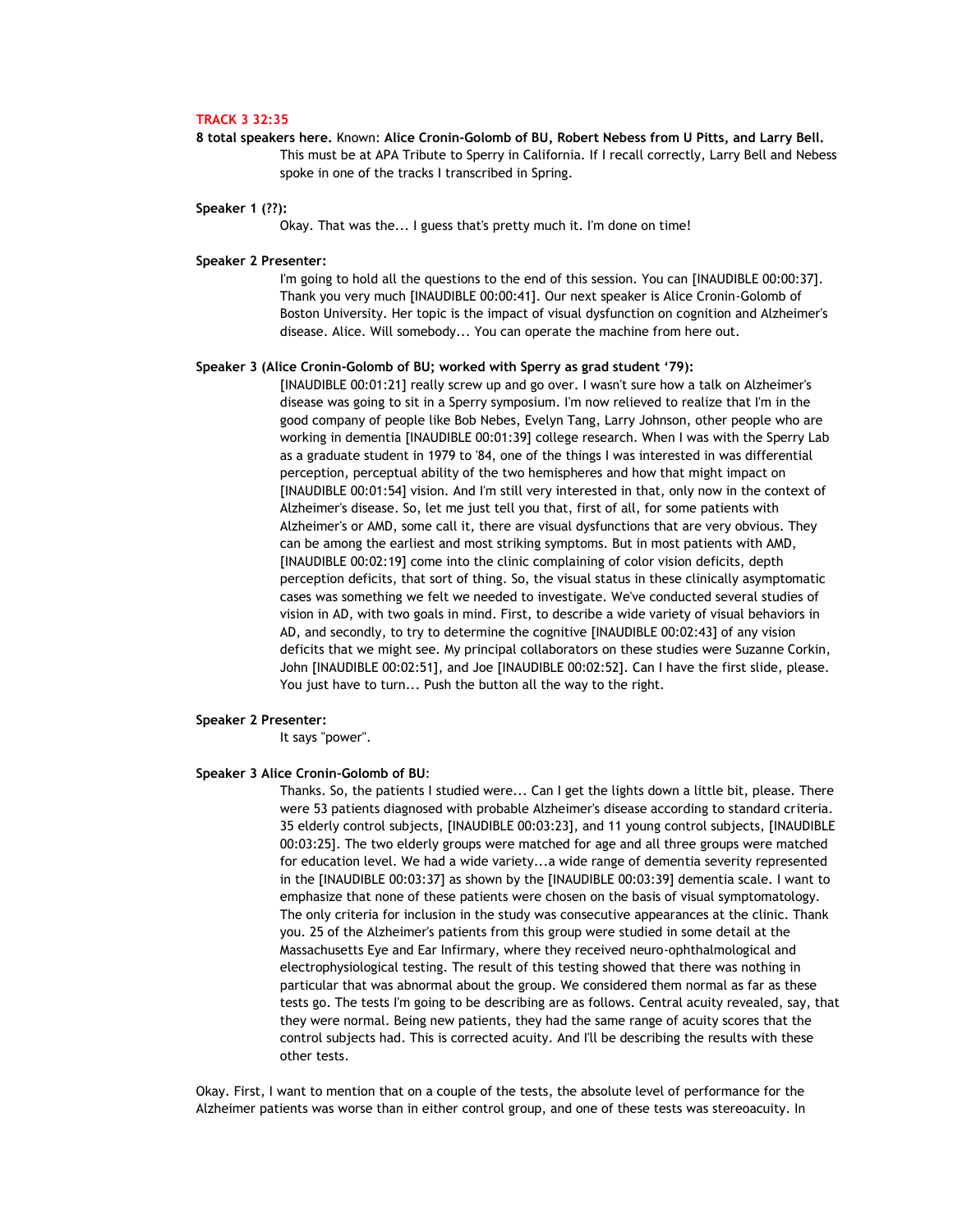stereoacuity, the goal is to indicate which of the three circles you see there appears to stand out in-depth when you're looking through polarizing lenses, which are in that lower left corner, but you can't really pick up that those are supposed to be glasses. What it's measuring inside the mark is the binocular disparity needed to perceive depth. And these are the results of that. The Alzheimer group is on the right. You can see that the threshold for stereoacuity is significantly higher than for the other two groups, which don't differ from each other. A bar is one standard deviation, so you can also see that the variance in the Alzheimer performance is much greater than in the groups, but stabilizing the variance didn't change the results, so they simply are worse at depth perception across the board.

The other test on which they were just worse overall was backward masking. Now, in this test there are eight letter stimuli that appear for durations ranging from 17 to 300 milliseconds. The letter then disappears and is immediately replaced by a mask for 100 milliseconds. The mask disappears and the subject has to identify the letter. In half the trials, the mask is homogenous, which is the central picture you see there, and in half the trials it's a pattern mask, the lines of which correspond exactly to all the contours of the letters. The pattern masking condition is much more difficult. Both of these are thought to assess central visual processes. Now, the threshold here, the y axis, is the letter duration in 17 millisecond units. So, it's showing that if you have a higher threshold, you need to have a letter on for a longer duration in order to escape the effect of the mask and correctly identify the letter. So, again, you can see that the thresholds for the Alzheimer patients are significantly higher than for the other two groups, which don't differ from each other. And, again, stabilizing the variance did not change the results. The pattern masking condition is just harder for everyone, and you can see that in the group on the right as opposed to the left.

So, those are the two tests [INAUDIBLE 00:07:04]. They just seemed to have much more difficulty than the other groups. Now, there are some tests on which the pattern of performance as well as the absolute level is different for the groups, and the first one I'm going to talk about is contrast sensitivity function. Stimuli that vary in contrast level are extremely difficult to reproduce photographically, and as I'm sure you'll agree by looking at this chart, but I wanted to give you an idea of the task conditions. So, this is the chart that they would be looking at. The task is to indicate the line orientation — either vertical, slanted to the left, or slanted to the right. There are five spatial frequencies represented going from top to bottom — the low spatial frequencies to the high frequencies, so the lowest being 1.5 and the highest [INAUDIBLE 00:07:51]. Contrast varies from left to right across rows, so each patient has five scores. One for each spatial frequency. And showing the final circle of the final contrast level at which they could reliably indicate the line orientation. And this produces what we call a contrast sensitivity curve. The first thing that should strike you here is that the shape of the curves is very similar for all three groups. Everyone is more sensitive to the middle frequencies than to the lower or higher frequencies. But you should also notice, if you look carefully, that there are differences among the groups. If you look at the top line, which is the young control subjects, and contrast that with the middle line, the elderly control subjects, what you should notice is that on your left, the lower frequencies, they're performing the same. But as you go up toward the higher frequencies, you should see a divergence, and that's a normal aging effect — that as we age, we get less sensitive to higher frequencies. Now, contrasting that with the bottom line, the Alzheimer patients, what you should see is that they are impaired at all frequencies. In fact, more aging patients had trouble with the lower than the higher frequencies, so this is not just an exaggeration of the normal aging patterns.

The other test on which we saw a pattern difference is color discrimination. This is the City University color vision test. There is one correct answer; that is, you point to the circle on the outside that is closest in hue to the central circle. None of them are identical. There's one correct answer and, of the three possible errors, they correspond to the three kinds of color vision deficits. If you have normal color vision, [INAUDIBLE 00:09:38], you should point to the one on the right. They're both green and they're close in hue. If you have what we call a protan deficit, a red-range deficit, you might point to the one on the left. If you have a deutan, green-type deficit, you would point to the bottom one. That's the usual congenital color vision deficit. And the one on the top is called a tritan or a blue-hue deficit, which is relatively rare.

20 of the 37 Alzheimer patients we tested showed deficits on this test [INAUDIBLE 00:10:13] error on the test. And, as you can see here, the errors did not distribute evenly. They had significantly more tritan or blue-hue errors than either protan or deutan, which did not differ from each other. The control groups made very few errors on the test, and those errors distributed across the three possible [INAUDIBLE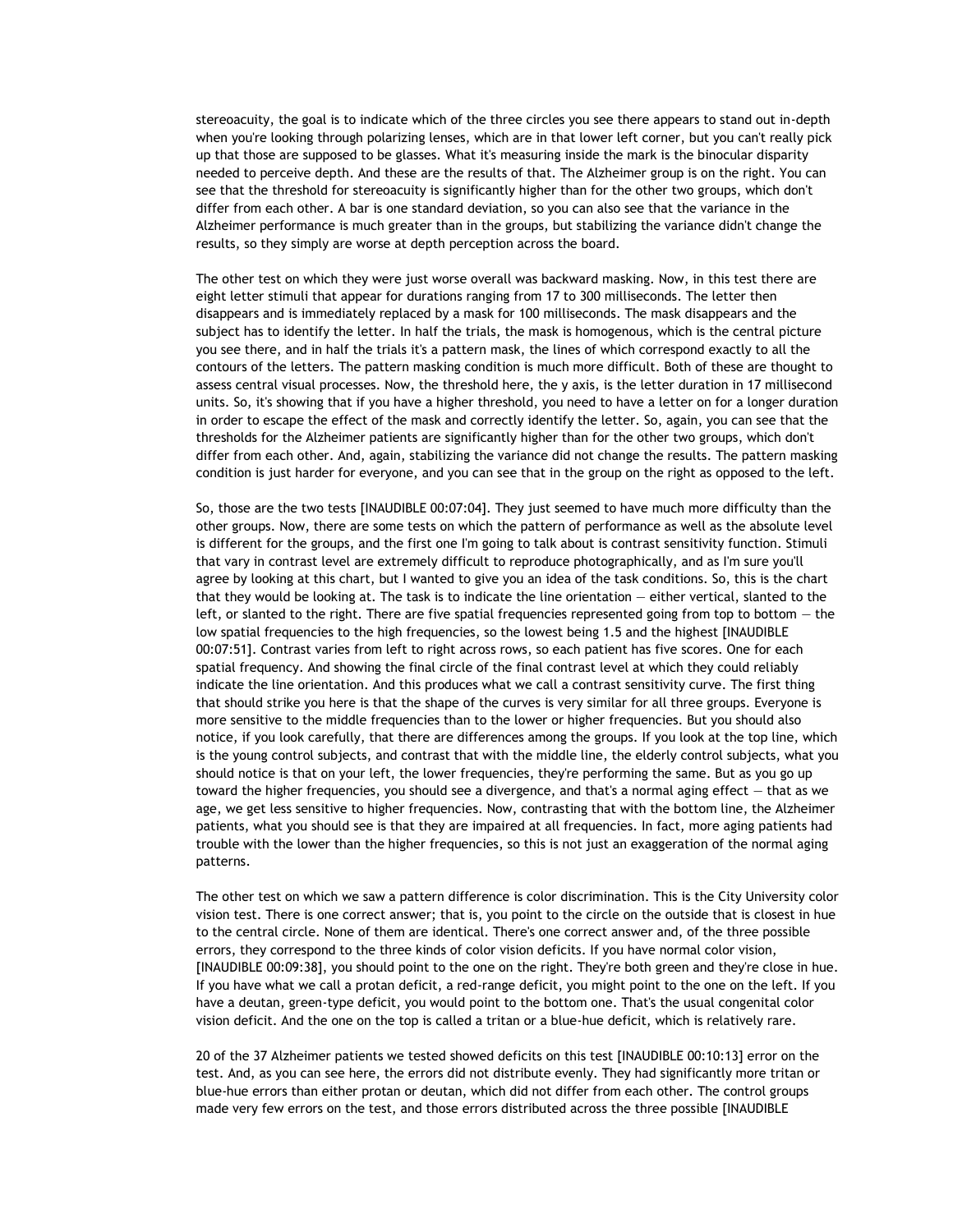00:10:33] types. Now, we were extremely surprised by this result. Nobody had ever recorded that Alzheimer patients have a blue-hue deficit, but many clinicians were using tests like the Ishihara, which just look at red and green color vision deficits [INAUDIBLE 00:10:49] congenitally. So, they weren't looking for blue. But we still thought it was strange and maybe [INAUDIBLE 00:10:54] of this particular test, but we've since replicated these findings with two other color vision tests, the Farnsworth [INAUDIBLE 00:11:01], so we think... And another group have already replicated this, so we think it's real.

The final test I want to describe here is critical flicker fusion, which is defined as the frequency at which flickering light is first perceived to be a steady light. So, if I were to flash the lights on and off here very quickly, if I did it fast enough, it would appear to you to be a steady light. And at that point where it changes from flickering to steady, that would be your threshold. A higher threshold is better performance. Now, unlike the other tests, you'll see here that the Alzheimer group is really quite the same as the elderly control group. The thresholds are the same. The variance is the same. They're not performing at ceiling level because [INAUDIBLE 00:11:44] are impaired relative to the young control subjects, but they're just normal on this, and this is rather reassuring to us, that we found a test that they were normal on, that's not just a general cognitive deficit that's driving these results. Dementia severity correlated with performance on some tests but not others. So, for backward masking and the two low frequency contrast sensitivity, those correlated with dementia severity. The three color vision tests, performance on those tests—on stereoacuity, on critical flicker fusion, and on the high frequency contrast sensitivity—there was no correlation, again suggesting that it's not a general cognitive deficit that's driving the results.

The conclusions so far are that the patients with AD showed significant selective deficits in visual functions assessed by these tests. They showed normal results on the neuro-ophthalmological and electrophysiological examinations, and we tentatively conclude—or infer, I should say—that the observed deficits are not attributable to [INAUDIBLE 00:12:51] defects, but rather we would be inferring that it's the visual cortex that might be the problem since we know that [INAUDIBLE 00:12:58].

The second part here, very quickly, is: What's the effect on cognition for these kinds of visual deficits? The same patients received multiple tests of cognitive function. I'm not sure how well you can read this here, but you'll see that there are multiple cognitive tests on the left, and then the best vision predictor of those...performance on those tests. And what I want you to notice [INAUDIBLE 00:13:27] is that pattern masking and low frequency contrast sensitivity predicted performance on a number of cognitive tests. The color or the tritan hue deficit predicted performance on the Stroop color subtest. So, if any of you are using that test to look at frontal lobe function of Alzheimer's patients, you should know that they confuse the blue and green ink colors, so that affects your results.

Okay. How well do they predict performance? On these tests here, over 25% of the variance, up to 57% of the variance, on the cognitive test was accounted for by visual performance. On these tests, less than 25%, as low as 7%, of variance was accounted for by visual performance. Do you know any of these tests at all? If you don't, I can tell you about them later. You might notice that in this group are included tests that are sensitive...or associated with the dorsal visual processing stream — things like map reading, mental rotation, though possibly involving posterior parietal cortex on one hand. And going back one, these are mostly tests of object identification, object recognition, which are associated with the ventral visual processing stream, including the inferior temporal cortex, on the other hand. So, our tentative interpretation of this is simple. We know that there's extrastriate damage Alzheimer's disease that's showing itself in the visual deficits that I've described here, and that we believe that those kinds of deficits are impacting more on the cognitive capacities of the ventral than the dorsal visual processing stream. Thank you.

## [Applause]

### **Speaker 2 Presenter:**

I'm sure you have a lot of questions, and we'll get back to it as soon as we have our next speaker. That was very interesting.

# **Alice Cronin-Golomb of BU**:: Thank you.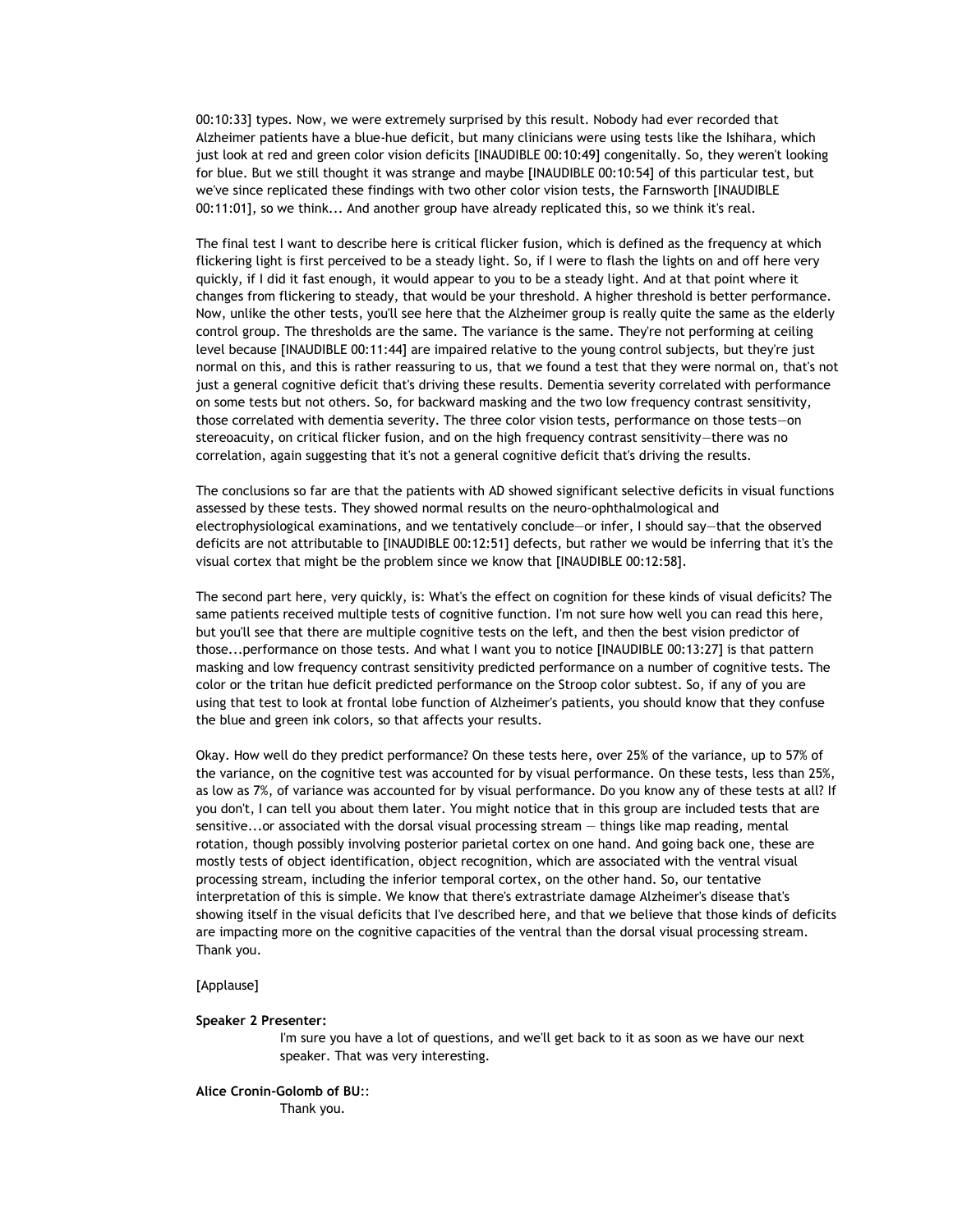### **Speaker 2 Presenter:**

Yeah. Our next speaker—we're running slightly behind—is Robert Nebes from the University of Pittsburgh. His topic is [INAUDIBLE 00:15:41] in Alzheimer's disease and geriatric depression.

## **Speaker 4 [Robert Nebess from U Pittsburgh]:**

Could you put the other tray back in?

**Speaker 5 [?]:**

Side tray?

# Speaker 4:**Robert Nebess from U Pittsburgh:**

No, the tray that [INAUDIBLE 00:15:53]. I'm probably going to leave the lights on. Like a lot of the other speakers in this session, I have wandered very far from the path of the callosum that I took when I was in Sperry's Lab back in the late 1960s. However, Jay Meyers pointed out yesterday that all of us picked up a number of things from working with Sperry, one of which is we never went into his office and said, "Gee, I just read about this task. I wonder what would happen if we gave it to an Alzheimer patient...the [INAUDIBLE 00:16:32] patients," because he'd immediately say, "What's the question? What are you going to learn? Who cares? Convince me that you're going to answer an important question." So, you learned very quickly you didn't go in with a technique; you went in with an issue, and then you came out with a technique [INAUDIBLE 00:16:48] interesting answer of the question that you wanted to answer. And so we didn't [INAUDIBLE 00:16:53].

What I'd like to do is start off first with the question why anybody would be interested in looking at response time and geriatric depression in Alzheimer's disease. Well, first of all, if you're interested in Alzheimer's disease, which has become a big topic lately because with my generation, [INAUDIBLE 00:17:10] security system. There's going to be a lot of trouble because of the big [INAUDIBLE 00:17:16] of people moving into old age fairly rapidly. So, there's going to be a lot of Alzheimer's disease, and so there's been a lot of work in it. But if you start looking and are interested in the cognitive deficits associated with Alzheimer's disease, you soon find out that especially in the early stages, there's a lot of other conditions that give symptoms that are very similar to early Alzheimer's, including depression. Depressed geriatric patients often have trouble with their memory. They may have trouble solving problems. They have attentional difficulties. And so, you know, there's this sort of similarity of symptoms. There's always been an underlying view among researchers that, well, the symptoms may look the same, but the mechanism is different. There are different causes. It isn't just that the same brain systems are dysfunctional. In geriatric depression, they are...being reversible with treatment. But there's something different, and one area that I was looking at, which is behavioral [INAUDIBLE 00:18:17], which is certainly a common symptom of Alzheimer's and depression, there has been some suggestion that the underlying causes are different, that Alzheimer patients are slow to respond. If they do the task, you'll find that they're usually very slow not because they just are slow to make motor responses, but because they are thinking slower. They actually have a slowing [INAUDIBLE 00:18:41] information processing, whereas the geriatric depression subjects are slow not because they're thinking slowly, but just because they're slow to get the response out. It's motor retardation. And since all you're measuring is the time between the onset of the stimulus and the onset of their response, you're going to come up with them being slow.

Now, one set of data that supports this came from an earlier study from our lab, which used an approach in which subjects are asked to repeat the same mental operation multiple times. Now, by looking at how reaction time changes as a result of number repetitions of [INAUDIBLE 00:19:22], we can get an idea of the rate at which they can carry out this operation. Now, the best example of this for those of you who do this sort of work, this is Sternberg memory set task in which the subject is given two, three, four items to remember, and then they're given a single item and they have to say yes or no, whether it was a member of the memory set. So, five, seven, nine. Six? Well, no. But if you did a short memory set, you'd get a faster response than if you did a longer memory set [INAUDIBLE 00:19:51]. That is the long set. Okay. Let me just go through these rapidly. Okay. Great. And what you usually get with this sort of task is a linear slope memory set response time. [INAUDIBLE 00:20:14] is a linear function of the number of items in the memory set, and so you get two measures, one of which is the slope and the other of which is intercept, and it's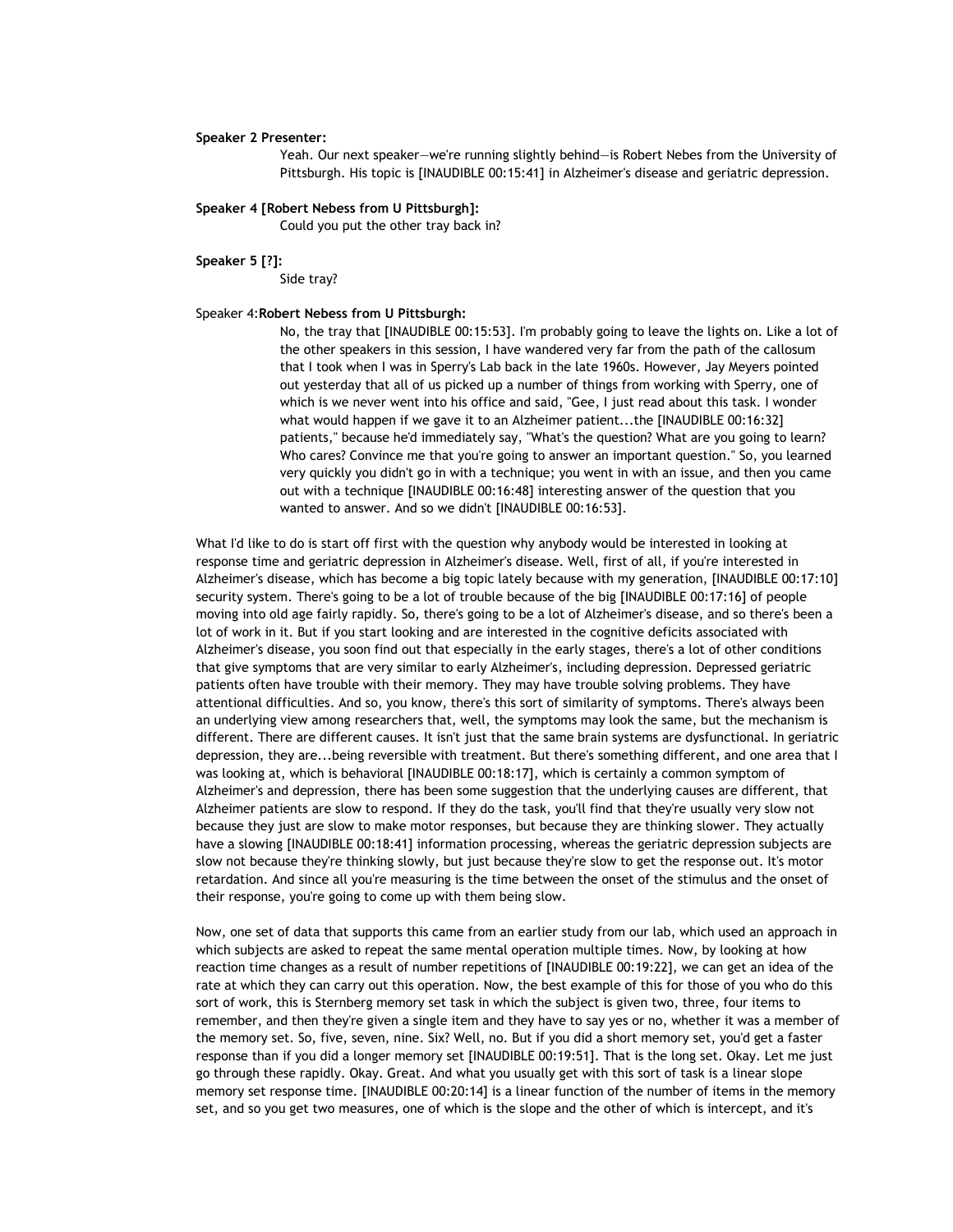usually assumed that by looking at the slope, you're getting an idea of the rate at which an individual can do a single memory comparison, whereas the intercept reflects other processes, including the time it takes them to actually carry out a response that you can record. Now, this is a very nice task and able to separate out motor and cognitive operation rates. But the problem is that if you try giving this to Alzheimer patients [INAUDIBLE 00:20:52] a mildly impaired subject, there's a lot of trouble with this. I mean, they just can't remember three or four items, and so they make a lot of errors.

So, what we did in an earlier study was to look at a much simpler task in which instead of using a memory task, we asked the subject simply to say how many items are present [INAUDIBLE 00:21:12] — one, two, three, four items. So, all they had to do was say one, three, et cetera. As has been shown in normals on this task, the response time increases linearly with the [INAUDIBLE 00:21:23]. So, what happens when we give this to our depressed and our Alzheimer patients? What we found is, yes, they all show very nice linear increase with [INAUDIBLE 00:21:34]. The young were...showed a linear increase, so did the normal old, so did the geriatric old. But the slope was the same in all three groups, almost identical, whereas the Alzheimer patients had a significantly increased slope. For every increase in one [INAUDIBLE 00:21:52], it took them a lot longer to come up with the answer than it did for the geriatric depressed subjects, normal old subjects, or the young. Well, that was very nice, but there were a number of problems with this task in terms of data and the simplicity of it. I mean, it would've been nice to have something a little bit more complex here, but also have a little bit more variety in terms of [INAUDIBLE 00:22:17] tested.

So, what I'm going to describe today is another task that does make some demand on memory. Now, again, if you work with Alzheimer patients, you've got to be very careful of how much memory you have and what sorts of memory. So, [INAUDIBLE 00:22:33] looking at here was the time that it took an individual to access [INAUDIBLE 00:22:38] information — the sound of a word. If you present a word on a screen, people can very rapidly—even Alzheimer patients—come up with the sound of it. They know what it sounds like. They can pronounce it. That's one of the things they do fairly well. And it's known that in normals, the time it takes to [INAUDIBLE 00:22:56] a word either externally or internally to yourself varies with the number of syllables in the word. "Constitution" takes longer to come up with than does "oust". And that you can detect the rate by... What you do is you give a person a sound. For example, you could say, you know, "Does the word that you're about to see rhyme with "off"? And you can give a person a one-syllable word, a twosyllable word, a three-syllable word, and all they've had to do is say yes or no, so the response is always the same, and what you find out is that the time it takes them to make that decision varies as a function of a number of syllables in the words. Otherwise, [INAUDIBLE 00:23:36] localization, you could mentally represent the sound of the word varies from the number of syllables in the word.

So, what would happen in our geriatric and our Alzheimer patients in this situation? Would they show the same pattern? Well, yes, they do. Both normal...normal young and depressed patients showed the same sort of pattern of results. Now, the depressed patients here are depressed about that they're about to be given drugs. They're hospitalized. They're about to be given medications for their depression. They're moderately depressed. For those of you who know the Hamilton Depression Scale, they have a score of around 20, which is significant depression. But when they were doing this task, none of these individuals were medicated. Neither the depressed had been medicated, nor any of the normals — at least I hope our normals [INAUDIBLE 00:24:26]. But you see... And that's sort of something you have to worry about when you deal with geriatrics because there are so many medications that affect cognition, especially reaction time. But none of these people were on medications, yet our Alzheimer patients showed a dramatically increased slope. For every additional item or syllable, it took them about 112 milliseconds versus about 63, 64 for the normal young, the normal young, and the depressed elderly. So, again, we get the same pattern—an increased slope—for the geriatric Alzheimer patients. Though the depressed patients were slower than normal old, but all the slowing appears [INAUDIBLE 00:25:05] in the intercept. So, it doesn't matter if it's one or two or three syllables; they're equally slow with comparison to the normal old. So, if anything, it would support this notion that both geriatric depression and Alzheimer's individuals are slowed in psychological testing, but the underlying cause of that slowing is probably very different. The slowing in the Alzheimer patients results from a cognitive...or a slowing of the rate at which they carry out the task, a sort of information processing slowing, whereas in the geriatric depression, it appears to be more likely to be [INAUDIBLE 00:25:43] sort of motor retardation. [INAUDIBLE 00:25:46] a very simple task, but it takes them a long time to get the response out, perhaps because of motivational problems, attentional problems, whatever. I mean, there are a number of suggestions about this. But there are number of other people who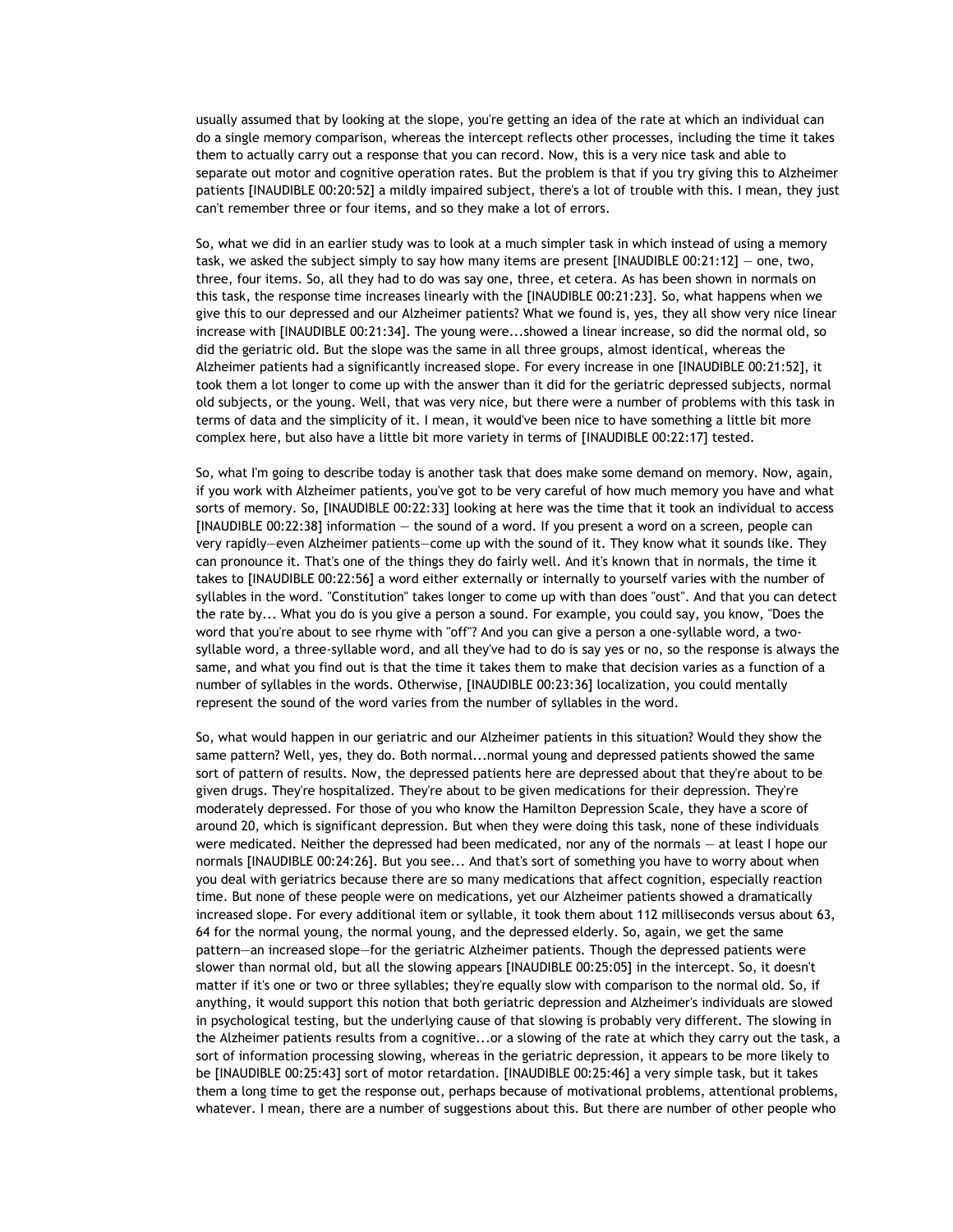have just looked at geriatric depression or depression and showed the same sort of situation. They can do the Sternberg memory search and they showed the same slope as do the normal old individuals. So, this is where I'd like to sort of end up here, saying that in this sort of situation, similarity of symptoms may mask a very different underlying mechanism in these two populations.

### **Speaker 2 Presenter:**

Thank you very much. Can we have the lights?

#### [Applause]

## **Speaker 2 Presenter:**

May we have the lights, please? Will someone turn up the house lights? Thank you very much. We have time for some discussion. Actually, we can stay here until the next group of questions forces us out. I want to point out that two interesting things have emerged in the last two papers. One, when I went to school, we learned that colorblindness was a [INAUDIBLE 00:26:56] phenomenon. Alice Cronin-Golomb is now suggesting that at least one form of colorblindness becomes a cortical phenomenon, and that brings it into the area of psychology. That's kind of a revolutionary notion. That means you can now start thinking about color vision without getting into visual perception. That's very interesting, and I find that very challenging. But Dr. Nebes, I'd like to make one comment, and also to Alice. Probably the last time I'm going to have the chance to say anything to psychologists, so let me say: Alzheimer's disease has depression. It's not defined in terms of the things that you measure; it's defined in terms of the plaques and tangles which are found postmortem. So, if you're not following your patients through to postmortem examination and you can't get it straight that they have plaques and tangles, why don't you just say dementia, possibly Alzheimer's? Well, it's very clear...very important that psychologists begin to get that level of sophistication. There are many types of dementia and they all look alike, but you never know whether it's Alzheimer-defined disease in terms of pathology, not in terms of behavioral [INAUDIBLE 00:28:11], and I'd like to see us [INAUDIBLE 00:28:13].

## Speaker 4 **Robert Nebess from U Pittsburgh:**

There is a set of criteria that have been set forth by the NINCDS-ADRDA criteria, which have been shown a pathologic exam if you do it in an Alzheimer's center, carried out by, usually, the neurologists and psychiatrists that test these people, being 90, 95% accurate. They say it's probable Alzheimer's if you look at the pathology, 95%.

#### **Speaker 2 Presenter:**

That's a good term.

### Speaker 4 **Robert Nebess from U Pittsburgh:**

That's the common terminology. It's probable Alzheimer's, possible Alzheimer's. So, all of the ones, I'm sure, [INAUDIBLE 00:28:47] were in the probable Alzheimer category.

## **Speaker 2 Presenter:**

Thank you.

## Speaker 3 **Alice Cronin-Golomb of BU**:

[INAUDIBLE 00:28:52] I agree with you entirely. We have to have [INAUDIBLE 00:28:55]. We do have [INAUDIBLE 00:28:57] that I described, so that we can do the clinical-pathological relation [INAUDIBLE 00:29:03]. It's just a matter of getting a neuropathologist [INAUDIBLE 00:29:07]. But without—

**Speaker 2 Presenter**: [INAUDIBLE 00:29:07].

#### **Speaker 3 Alice Cronin-Golomb of BU**:

Most of the Alzheimer's centers [INAUDIBLE 00:29:10 - 00:29:14], specifically **[INAUDIBLE 00:29:14].**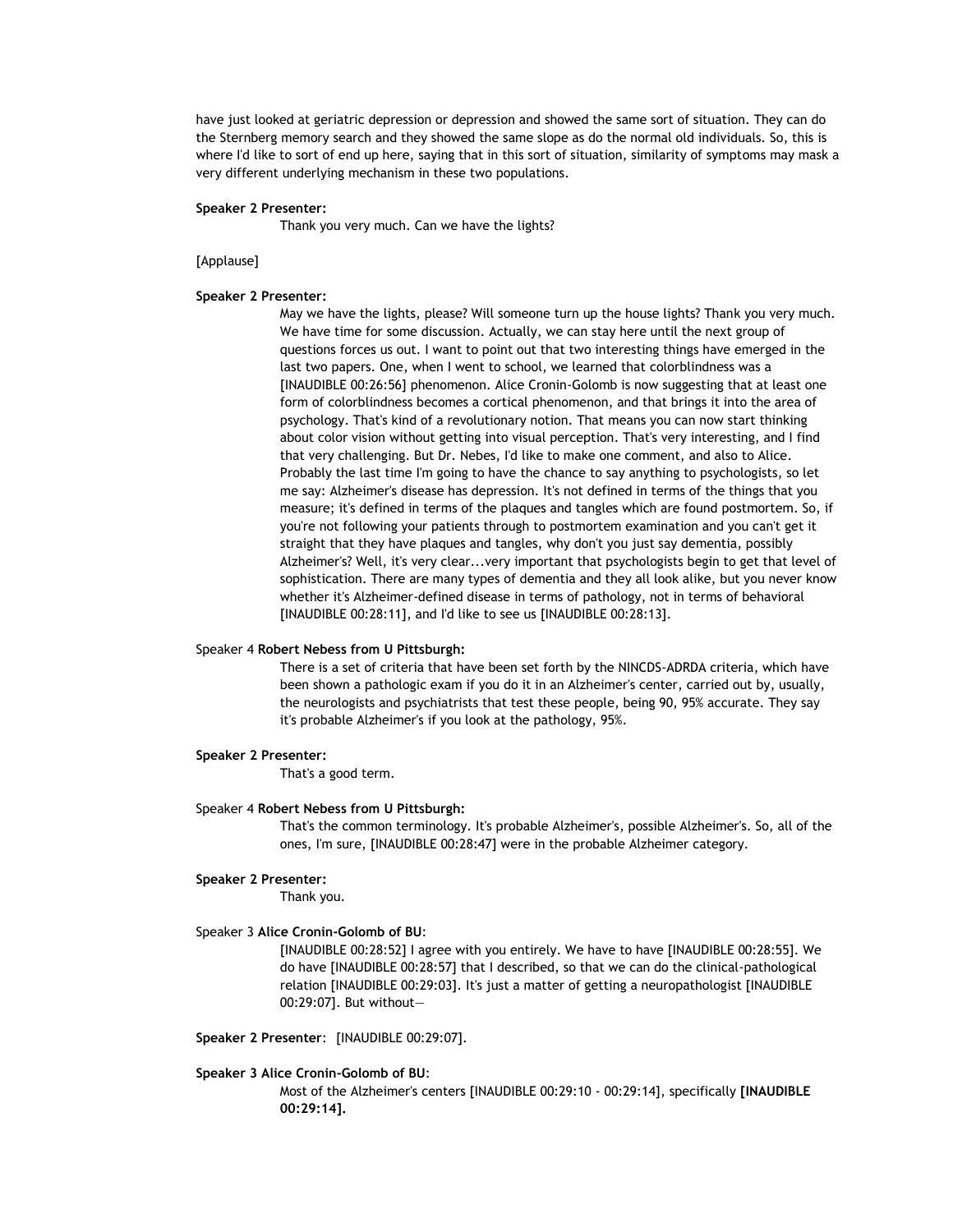## **Speaker 2 Presenter:**

**I** know you have one. What was Shirley [INAUDIBLE 00:29:17] response to your data?

## **Speaker 3 Alice Cronin-Golomb of BU**:

I don't know. I never talked to her. I know who she is.

## **Speaker 6 Unknown:**

...the central efficiency of the two columns...two columns are quite peculiar, and it might be a surprising result in Alzheimer's disease [INAUDIBLE 00:29:38]. [INAUDIBLE 00:29:41 - 00:29:47] in Rochester has this [INAUDIBLE 00:29:48] study [INAUDIBLE 00:29:51].

## **Speaker 3 Alice Cronin-Golomb of BU**:

Yeah. There's certainly...There's certainly an inference. We saw the neuro-ophthalmological and electrophysiological testing try to rule that out, and of course you can't completely rule that out. But it's the same [INAUDIBLE 00:30:02] you've got fewer, short wave length sensory neurons [INAUDIBLE 00:30:07] retina. So, either way, it could be right, but we haven't found anything [INAUDIBLE 00:30:11].

## **Speaker 2 Presenter:**

You may find that you [INAUDIBLE 00:30:14].

## **Speaker 3 Alice Cronin-Golomb of BU**:

Well, actually, there are recent studies... There are a few cases with central [INAUDIBLE 00:30:22 - 00:30:25] frontal cortex, where they usually lose all color, so there are some cases where they lose blue, and I've never seen a case where they've lost red and green. So, there are about seven cases like this. [INAUDIBLE 00:30:36 - 00:30:41].

**Speaker 3 Alice Cronin-Golomb of BU**:: In any case, it's very interesting.

#### **Speaker 7 Unknown:**

Well, my main question is it's very striking [INAUDIBLE 00:30:47 - 00:30:51] dementia, so it can happen also [INAUDIBLE 00:30:53].

## **Speaker 3 Alice Cronin-Golomb of BU:**

Well, it's the extrastriate. It's the extrastriate, rather than [INAUDIBLE 00:30:59] temporal lobe.

#### **Speaker 7 Unknown:**

Right, but you have to [INAUDIBLE 00:30:59] presentation of Alzheimer's disease [INAUDIBLE 00:31:04 - 00:31:08].

## **Speaker 3 Alice Cronin-Golomb of BU**:

[INAUDIBLE 00:31:08] Alzheimer's [INAUDIBLE 00:31:10] and, you know, it's a [INAUDIBLE 00:31:14] function in a much smaller area of the cortex [INAUDIBLE 00:31:16] cognitive [INAUDIBLE 00:31:19]. So, my guess is that, in some patients, [INAUDIBLE 00:31:22] color areas by chance [INAUDIBLE 00:31:24] area as opposed to some of these other ones [INAUDIBLE 00:31:29 - 00:31:33] cortex [INAUDIBLE 00:31:34].

### Speaker 7 Unknown:

But then you imagined that the [INAUDIBLE 00:31:38 - 00:31:46].

#### Speaker 3 Alice:

[INAUDIBLE 00:31:46].

#### Speaker 7 Unknown:

[INAUDIBLE 00:31:48].